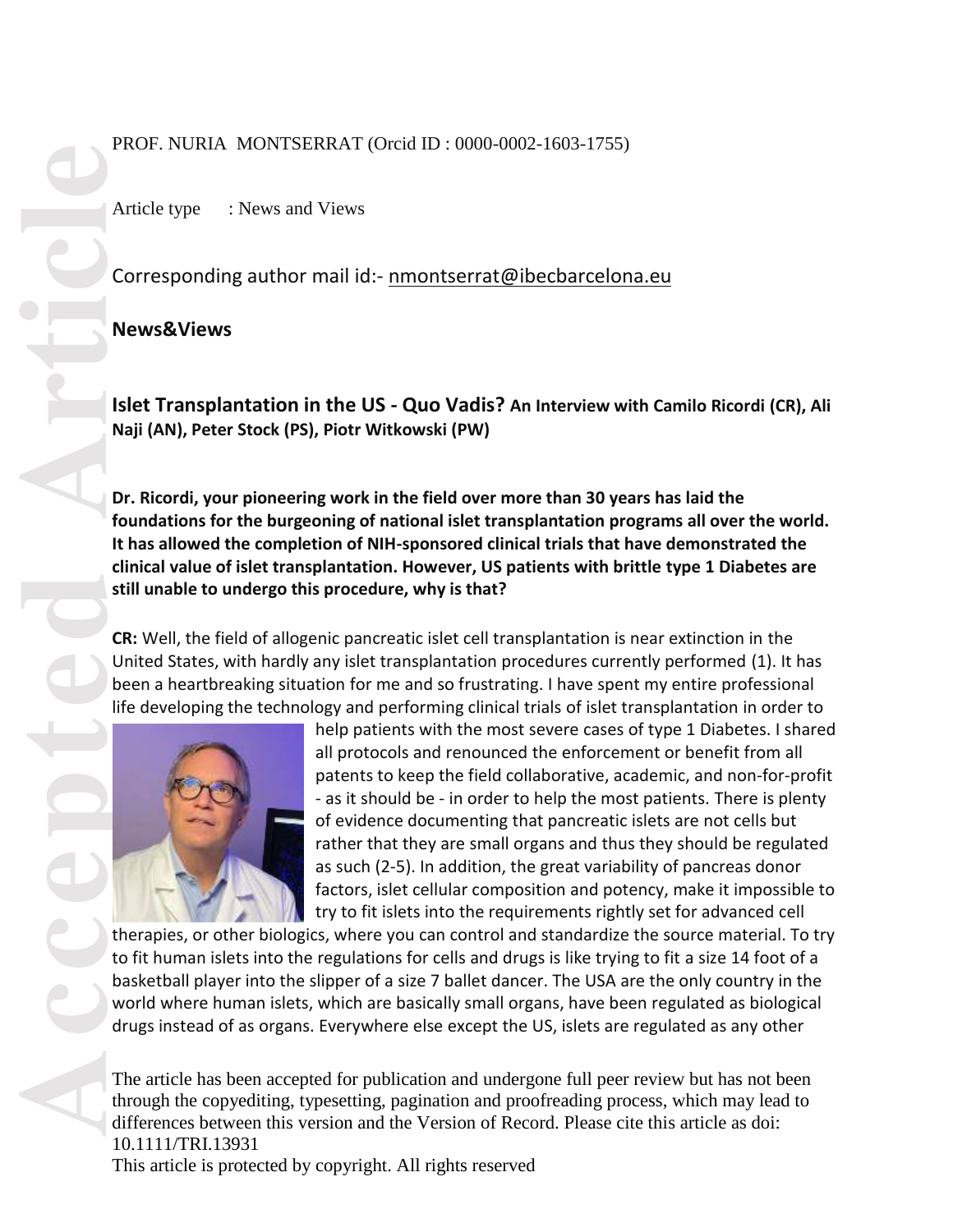organ/tissue for transplantation, which has allowed the field to advance and evolve to help patients worldwide! (1).

### **How was the Food and Drug Administration's (FDA) decision to regulate pancreatic islet transplantation as a drug, detrimental to the field of islet transplantation?**

**PS:** NIH multicenter clinical trials have demonstrated the safety and efficacy of islet processing and transplantation. However, the next step, as for any drug development, was the submission of a biological license application (BLA) to the FDA. Academic institutions do not have proper infrastructure, administrative resources, or finances to undergo such a complex process for a single application. Consequently, as no BLA has been approved, islets are not allowed for clinical use in the US, except in clinical trials. Furthermore, research funding declined and almost no procedures have been performed in the US for the last 6 years (1).

## **But recently, a BLA was submitted to the FDA by a private company and it is expected to be approved.**

**CR:** Yes. A for-profit company has submitted a BLA for human islets for review by the FDA. While we congratulate the team behind the company and recognize the effort and considerable resources invested, we cannot avoid thinking about the detrimental consequences this development will have for the field of islet transplantation in the US.

# **Don't you think that the BLA approval would finally allow the field to develop in the US?**

**PS:** Unfortunately, no. It is a step in the wrong direction with potential detrimental and irreversible consequences. First, a BLA does ensures neither the quality, nor the potency of islets. Since BLAs exist to ensure that drugs are safe, standardized and provide a clinical effect, this concept does not work for islets.

The biggest worry is that a BLA falsely reassures about islet safety by allowing islet transplantation without the appropriate clinical oversight.



### **Well, that seems to be so different from the common perception. The BLA requirement was introduced to ensure drug safety and effectiveness. Would BLA approval not confirm that?**

**PW:** BLA works for drug manufacturing. The principle of the FDA safety and efficacy reassurance system is based on the final product *being well-defined with specific product characteristics, produced with consistency and that correlates with clinical effect and outcomes*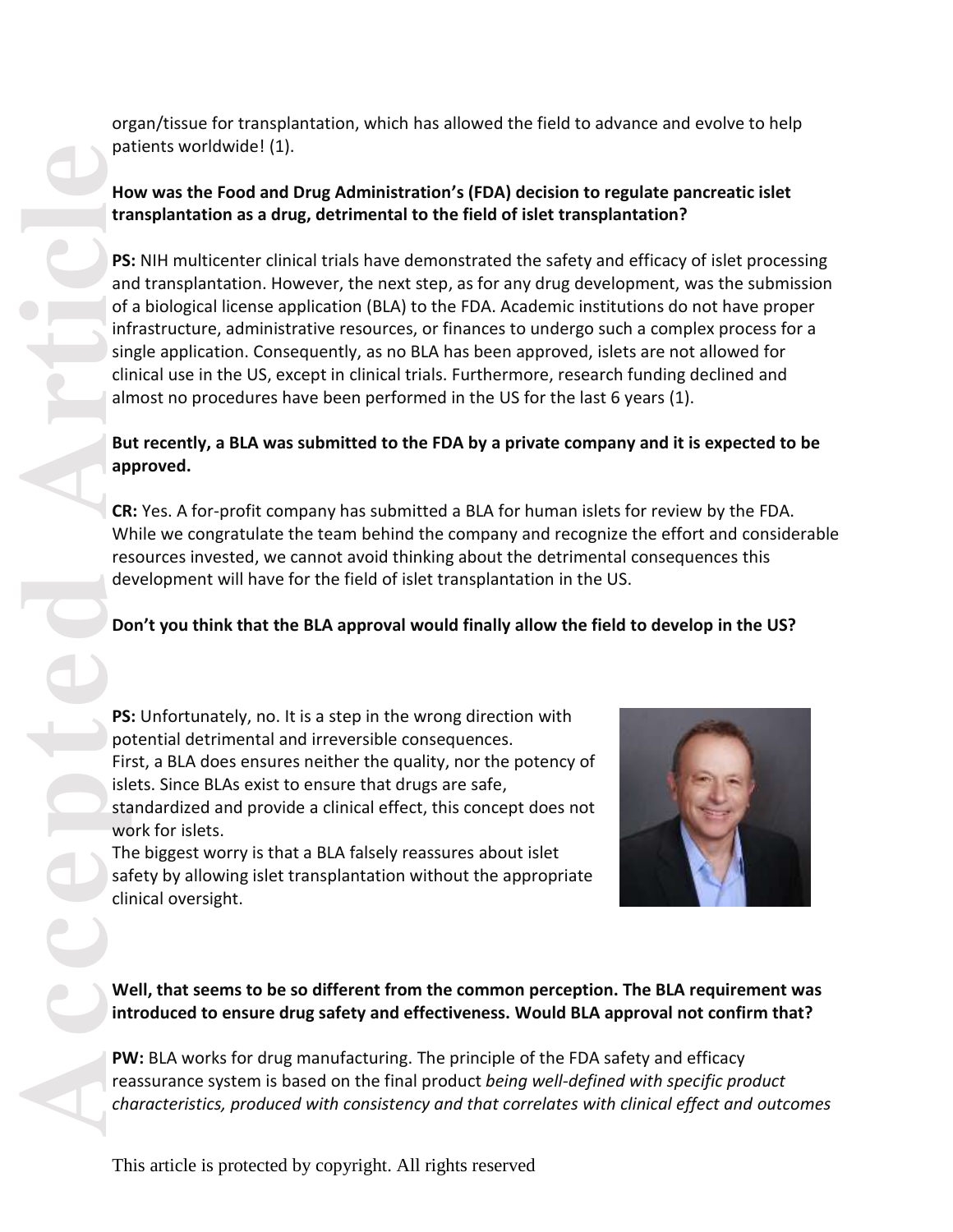(6). Once it is verified and the BLA is approved, a new drug can be safely released for clinical use. Post-marketing monitoring, however, is not rigorous, with only volunteered reporting of side effects by patients and physicians to the sponsor and FDA.

Islets are not drugs, but human micro-organs (2-5). Like all human organs, islets are highly variable. Their specific characteristics cannot be ensured with consistency, and most importantly, there are no specific characteristics which correlate with clinical outcomes (1). Recently, the FDA reviewed the BLA data and concluded that the "**critical quality attributes for islet product purity and potency did not correlate with the clinical effectiveness and that the critical quality attributes may not adequately evaluate lot-to-lot manufacturing consistency"** (7).

In practical terms, quality and potency of the human islets manufactured as a drug according to the FDA standards, cannot be confirmed or verified before clinical use. Simply put, if a BLA is approved, the exact quality and the potential for desired clinical effect of islets provided by the commercial BLA holder remains unknown.

#### **What do you think will happen next?**

**AN:** The most rational strategy would be to exempt islets from the BLA requirement and allow islets to be regulated as an organ/tissue for transplantation by the OPTN [\(Organ Procurement](https://optn.transplant.hrsa.gov/)  [and Transplantation Network\)](https://optn.transplant.hrsa.gov/).

## **How do you know that regulation of islets as organs for transplantation will reassure safety and quality?**

**PW:** The rest of the world capitalized on the results of clinical trials and introduced regulatory frameworks for human islets developed not for drugs, but specifically for organ/tissue transplantation. That is the way it is done in Canada, United Kingdom, France, Italy, Switzerland, Sweden, Norway, the Czech Republic, Poland, Japan, and Australia (1). There is sufficient scientific evidence for the clinical safety and effectiveness of islet transplantation **without** implementation of a drug manufacturing system and BLA approval. This has been demonstrated in multiple clinical trials in the US and abroad and also supported by data captured from over two thousand islet transplants by the Collaborative Islet Transplantation Registry over last 20 years (1,8-10).

## **How exactly would it work?**

**AN:** The quality and potency of the human organs (including human islets) can only be



reassured by the transplant team via a continuous assessment of complex parameters and constant supervision - from the moment of donor selection through pancreas recovery, processing, preservation, transplantation and, finally, post-transplant patient care. Based on this rationale, human organs are, and human islets should also, be regulated under the aegis of the HRSA (Health Resources and Services Administration) and submitted to OPTN and UNOS (United Network

article is protected by copyright. All rights reserved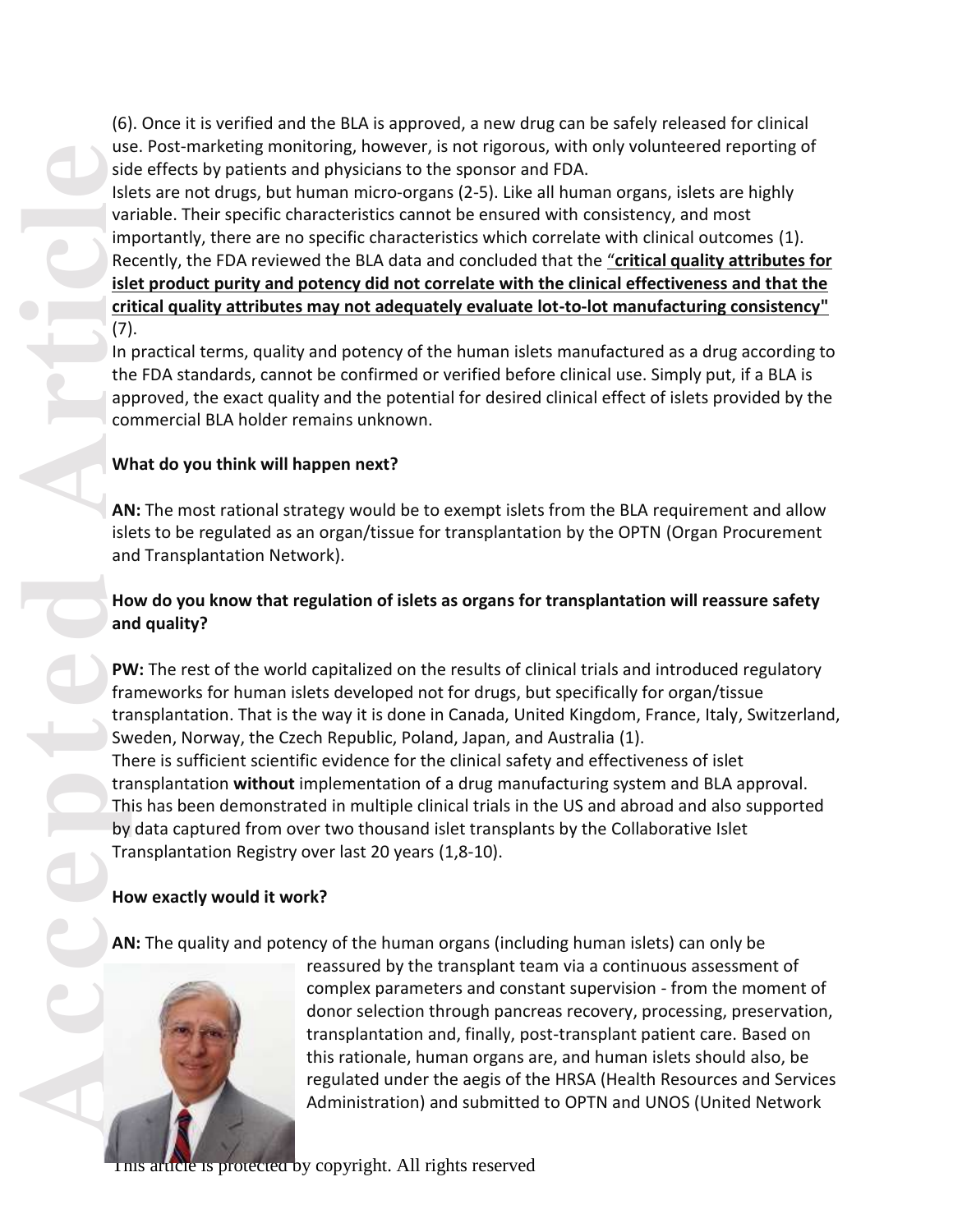for Organ Sharing) regulatory – notably outside the drug regulations of the FDA. This proposed framework was specially designed and developed to ensure human organ quality and potency, as well as safety and effectiveness of transplantation (1,11).

### **How does this system ensure islet quality, safety and effectiveness ?**

**AN:** OPTN and UNOS set comprehensive policies and bylaws to regulate every element involved in the therapy, including the organizational structure, personnel, quality and safety measurements, and post-procedure monitoring. Transplant programs obtain and maintain accreditation for transplantation based on rigorous requirements and evidence of pre-set clinical outcomes. Transplant programs can take full responsibility for clinical outcomes only if they control the entire process of transplantation including islet processing. Importantly, the clinical outcomes are also subject to public scrutiny as they are available on the UNOS website as well as taken into considerations by payors when signing transplant reimbursement contracting (1).

# **So you propose to regulate islets as human organs, but are islet cells really organs?**

**CR:** The term, *islet cell transplantation*, results in a common misconception that we dissociate human islets into single cells and then transplant them suspended in media. This is very inaccurate.

The Man in the accepted **Article**<br>
Article Conditions of CR hu in a accepted by the conditions of the social term of interesting of the social and a amount of the social particle organ particle organ take The Firm Th We isolate islet as small independent micro-organs from the surrounding exocrine tissue and transplant them still intact. Each islet, as any other human organ, consists of thousands of cells, of many different types, forming a complex well-defined structure which is functionally integrated into a single unit with its own internal vasculature and innervation. Additionally, islets, just like any other organ for transplantation, exist this way naturally in the human body and are not artificially manufactured. They make connections between their own vasculature and the recipient's blood supply after the transplantation and they can be preserved out of the body only for a short period of time (2-5).

# **Including islets into organ regulations seems to be a reasonable solution but is it legally possible in the US?**

**PW:** Yes. Moreover, it has been legally overdue. The current law – the National Organ Transplantation Act (NOTA) – was amended in 1988 to also include subparts of organs in the

definition of human organ. However, the definition of human organ under the OPTN Final Rule has not been subsequently amended to include human islets, which are subparts of human pancreas (11). Consequently, for the past 20 years, the FDA has taken the position that islets are a biological drug requiring BLA.

The Secretary of the HHS has the legal authority to amend the Final Rule and to include human islets in the list of human organs. Thus, islets would be regulated primarily as organs by the

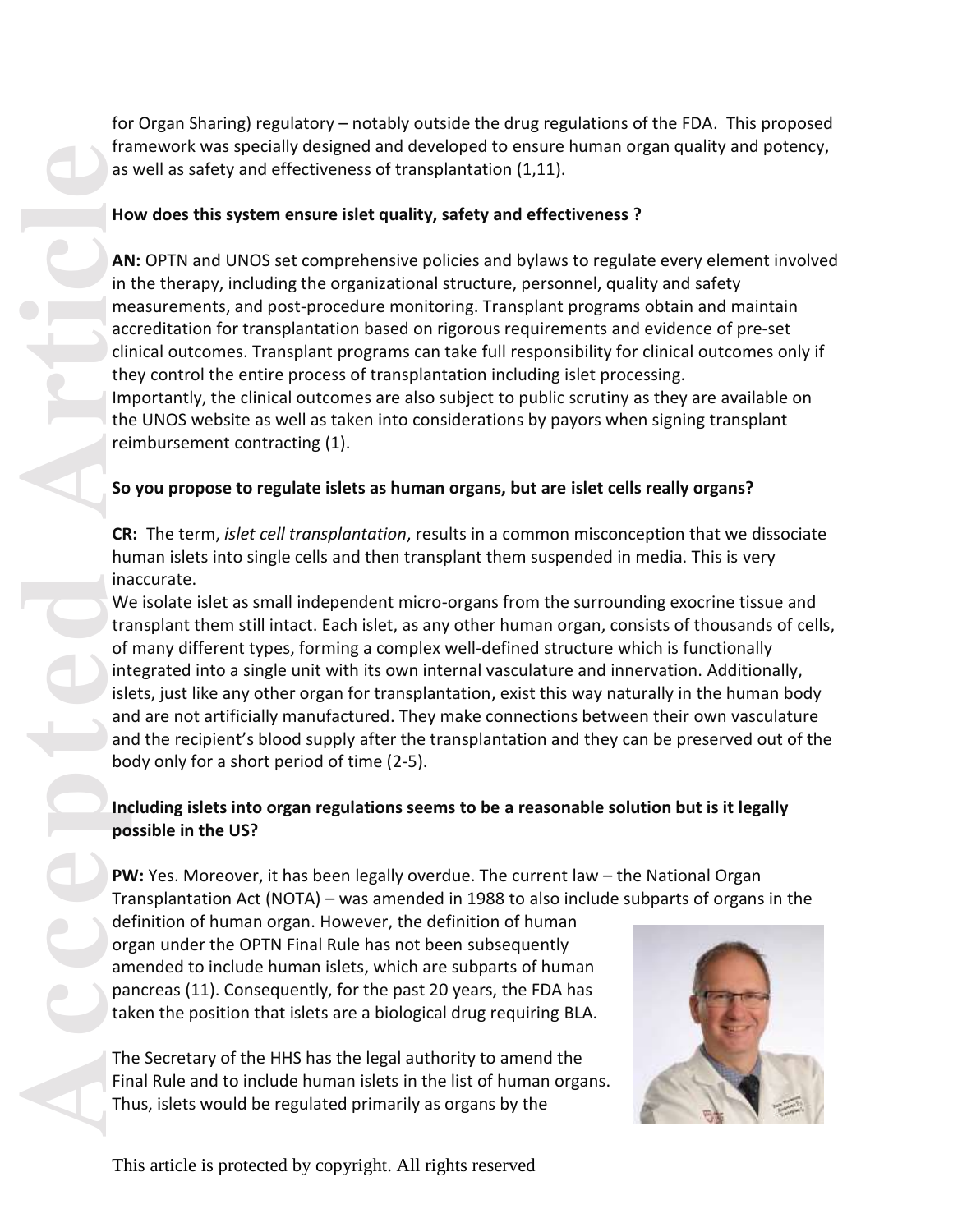OPTN/UNOS, and a BLA would not be required. Moreover, there is precedence for this. In 2007, human blood vessels for organ transplantation and again, in 2013, human vascularized composite allografts were removed from FDA oversight and placed under OPTN/UNOS organ regulation (11-13). The latter was done for patient safety concerns, as we now advocate for islets.

We have approached the previous and current Secretary but unfortunately in both situation we received rejections from the FDA on his behalf.

### **If the oversight of islet transplantation is given to the OPTN/UNOS, how will this result in the reassurance of safety and efficacy of islet isolation itself?**

**PS:** The short answer is - the same way as we have been reassuring for the last 20 years, without need for BLA approval but with transplant centers being responsible for the entire process including clinical outcomes (1). We follow a set of rules and regulations established by the FDA under Section 361 PHS Act, designed for human cellular and tissue product exempt from BLA. Islet processing for *autot*ransplantation has been regulated that way for over 20 years, and islet isolation for the purpose of islet *allo*transplantation is exactly the same (the same personnel, facility/clean room, equipment, supplies and processing technology), so the same regulations are sufficient (1).

## **If islets are regulated as organs, negating the need for a BLA requirement, would there be a place for a commercial entity with expertise in islet isolation, like the one which submitted the BLA?**

**AN:** Absolutely. OPTN/UNOS accredited transplant centers being in control of islet isolation could choose to do it themselves or outsource it to a reliable commercial entity specializing in islet processing. Transplant centers will have many different options and we anticipate this will lead to healthy competition, improvement of quality, and lower costs.

#### **What are your goals now?**

**CR:** We hope that our voice will be heard. The scientific evidence is unequivocal, and we urge the FDA and HRSA to re-consider the inclusion of human islets in the list and definition of human organs. Regulation under OPTN and UNOS is the way to ensure safety and future progress. We ask the Secretary of the HHS to take action to ensure this happens before it is too late (11,14).

**Well, we all hope so and wish you all the best, thank you.**

**CR, AN PS, PW:** Thank you very much.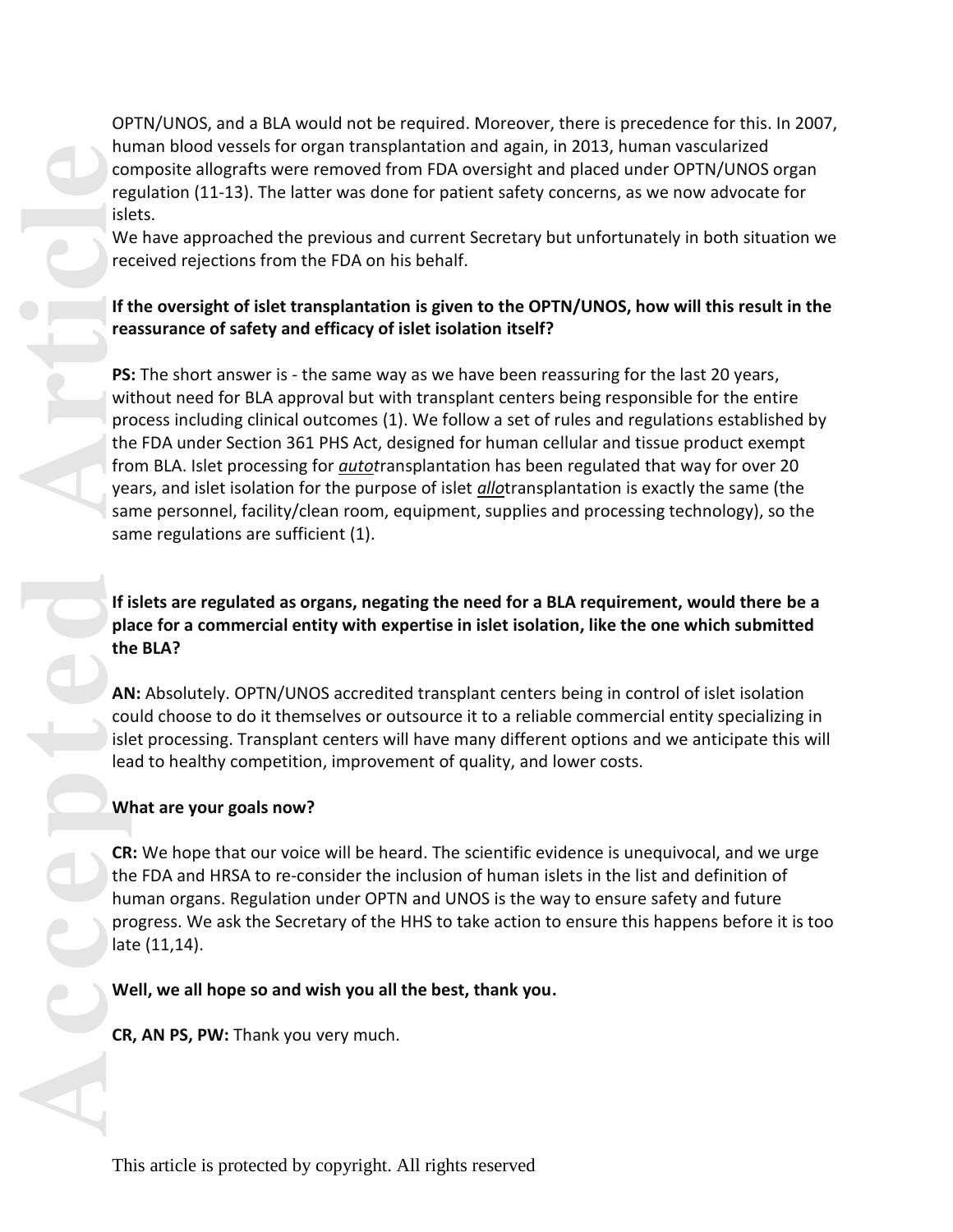*Camillo Ricordi is the director of the islet transplantation program at the Diabetes Research Institute, University of Miami, FL, USA*

*Ali Naji is the director of the islet transplantation program at the University of Pennsylvania, Philadelphia, PA, USA*

*Peter Stock is the director of the islet transplantation program at the University of California-San Francisco (UCSF), CA, USA*

*Piotr Witkowski is the director of the islet transplantation program at the University of Chicago, IL, USA*

*The interview was conducted by Lorenzo Piemonti, Associate Editor, on behalf of Transplant International editorial board.*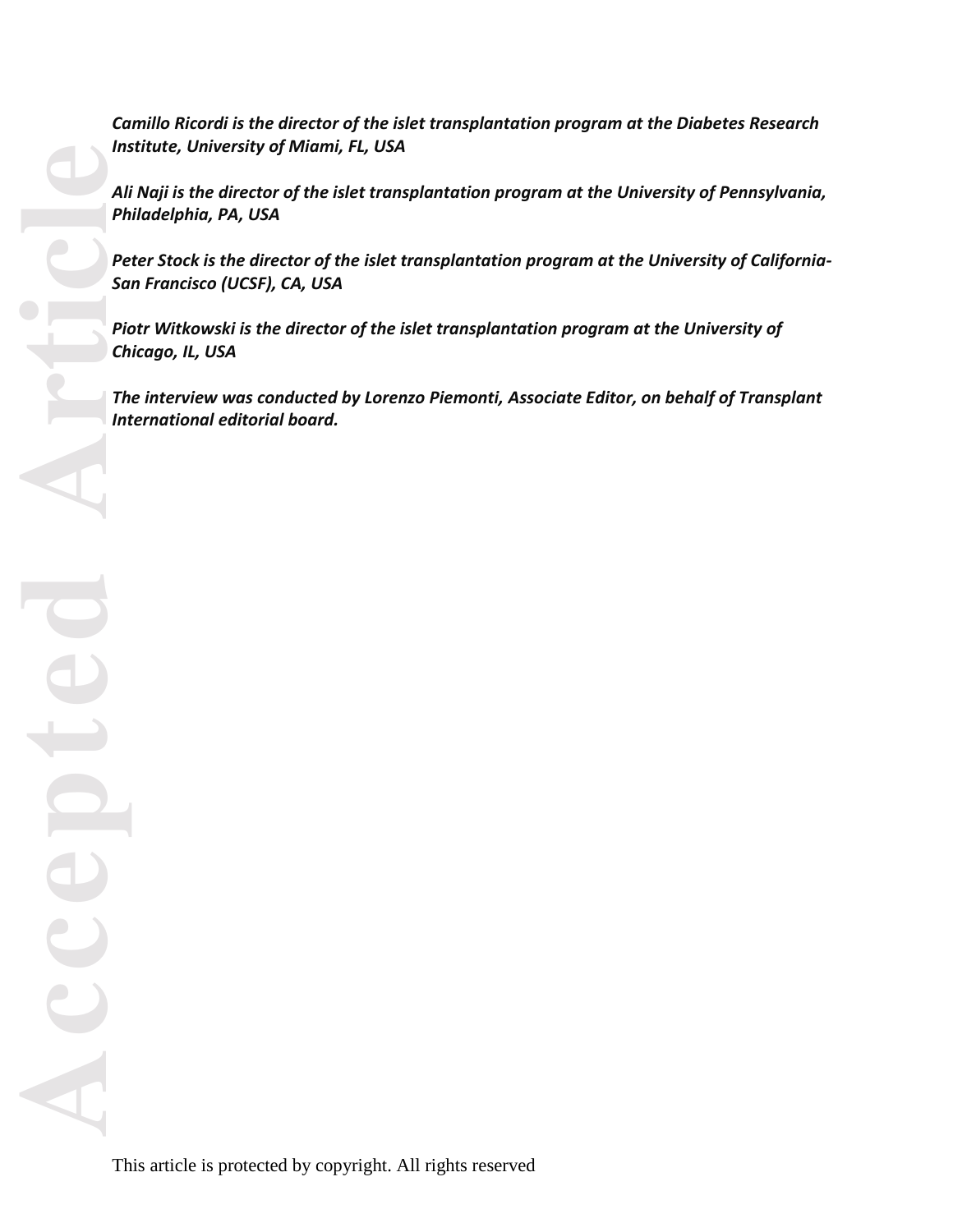#### **References**

- 1. Witkowski P, Philipson L, Kaufman DB, et al. The "Islets for US" Collaborative. The Demise of Islet Allotransplantation in the US: A Call for an Urgent Regulatory Update. Am J Transplant 2021; 21(4): 1365-1375.
- 2. Abdulreda MH, Berggren PO. The pancreatic islet: a micro-organ in control. CellR4 2021; 9: e3093.
- 3. Weir GC, S. Bonner-Weir S. Why pancreatic islets should be regarded and regulated like organs. CellR4 2021; 9: e3083.
- 4. Fowler JL, Lee SS, Wesner ZC, Olehnik SK, Kron SJ, Hara M. Three-Dimensional Analysis of the Human Pancreas. Endocrinology 2018; 159(3):1393-1400.
- 5. Lammert E, Thorn P. The Role of the Islet Niche on Beta Cell Structure and Function. J Mol Biol 2020; 432(5):1407-1418.
- 6. Guidance for Industry. Considerations for Allogeneic Pancreatic Islet Cell Products. U.S. Department of Health and Human Services, Food and Drug Administration, Center for Biologics Evaluation and Research, September 2009.

[https://www.fda.gov/files/vaccines%2C%20blood%20%26%20biologics/published/Guid](https://www.fda.gov/files/vaccines%2C%20blood%20%26%20biologics/published/Guidance-for-Industry--Considerations-for-Allogeneic-Pancreatic-Islet-Cell-Products-PDF.pdf) [ance-for-Industry--Considerations-for-Allogeneic-Pancreatic-Islet-Cell-Products-PDF.pdf](https://www.fda.gov/files/vaccines%2C%20blood%20%26%20biologics/published/Guidance-for-Industry--Considerations-for-Allogeneic-Pancreatic-Islet-Cell-Products-PDF.pdf)

7. Cellular, Tissue, and Gene Therapies Advisory Committee April 15, 2021 Meeting. Presentation of Sukhanya Jayachandra, Ph.D. Cell Therapy Branch Division of Cellular and Gene Therapies (DCGT) OTAT, CBER , slide nr 11, time of 1:42:52 of the meeting recordings. [https://www.fda.gov/advisory-committees/advisory-committee](https://www.fda.gov/advisory-committees/advisory-committee-calendar/cellular-tissue-and-gene-therapies-advisory-committee-april-15-2021-meeting-announcement-04152021)[calendar/cellular-tissue-and-gene-therapies-advisory-committee-april-15-2021-meeting-](https://www.fda.gov/advisory-committees/advisory-committee-calendar/cellular-tissue-and-gene-therapies-advisory-committee-april-15-2021-meeting-announcement-04152021)